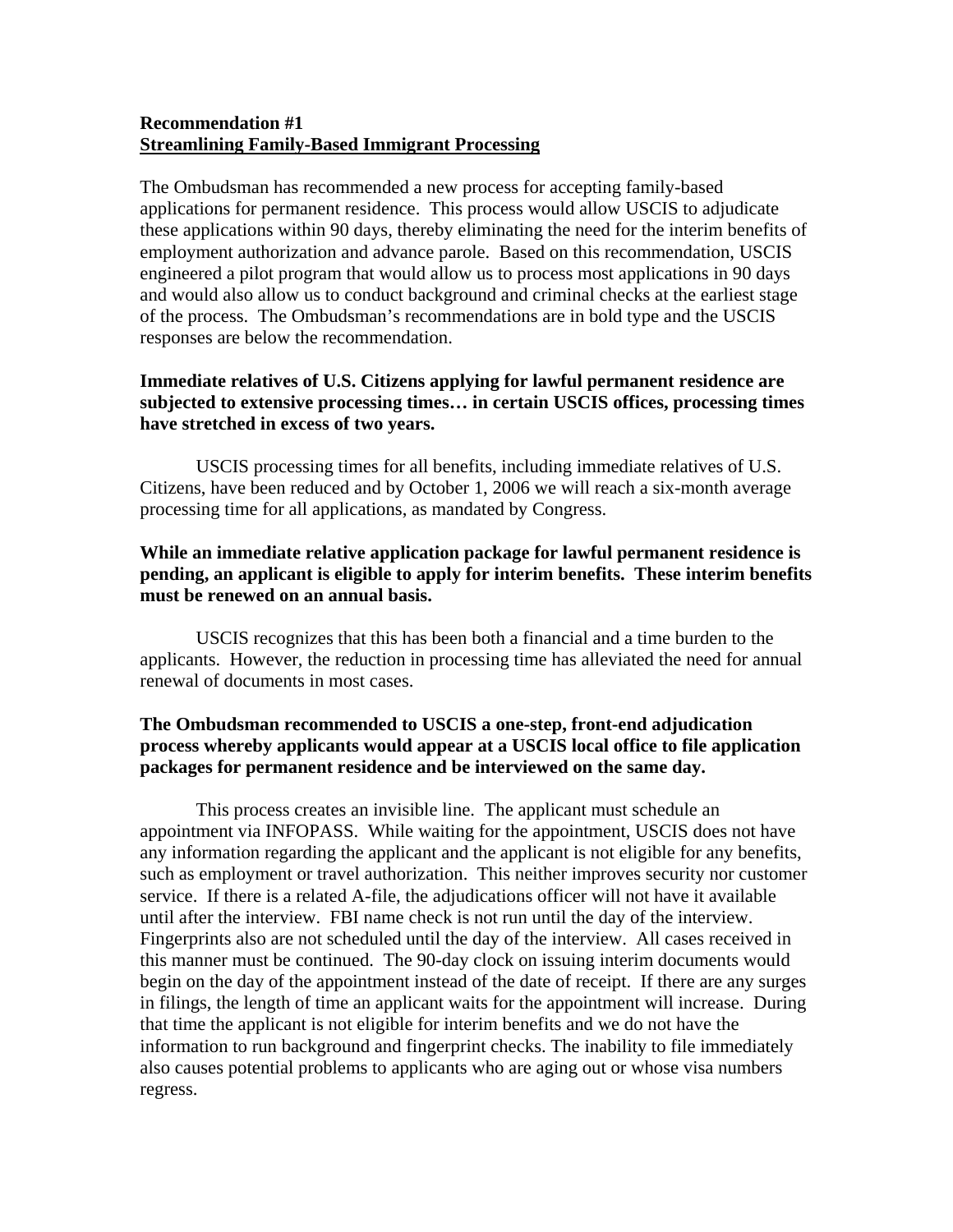There are also financial concerns with the one-step process. Fees are not deposited within 24 hours as required by the Treasury Department. Reviewing and rejecting cases means that USCIS is expending resources for which we are not being reimbursed. When there is an issue with the remittance, such as a bad check, we are not reimbursed for the resources we have already expended on the case and it is difficult to recoup the money.

 The Dallas District Office implemented this recommendation (Dallas Office Rapid Adjudication(DORA)) in May 2004. One of the major concerns has been the processing of the cases that were pending on the date of the new process. Normally an office processes cases on a first in, first out basis. With the implementation of DORA, the new cases were being processed before the older pending cases. Until the old cases are completed, Dallas is using a two-pronged approach to case work – one for the DORA cases and another for the older cases and any cases that the applicants prefer to file through the normal lock box process.

 Because there were several flaws with DORA, some of the District offices developed a revised 90-day project. Under the revised project, the applicant would file the application at their convenience with the lock box in Chicago. Fees would be deposited within 24 hours and bad checks would be caught almost immediately, and prior to any processing by USCIS. The National Benefits Center (NBC) would then take the application and conduct the clerical processing, including requesting the A-file and putting the case together in its proper order. The NBC would also submit the FBI name check and schedule the applicant with the Application Support Center (ASC) for fingerprints. There has been some difficulty in San Diego with the ASC scheduling, but this problem is being resolved.

No later than day 75, the NBC would ensure the case has been scheduled for interview and the application and file has been sent to the receiving district office. This process relieves the burden on the local office to do the clerical work and in most cases the name check and fingerprints are cleared prior to the interview. If the case is granted, the applicant will receive the Lawful Permanent Resident Card (green card) prior to 90 days passing from the date of receipt of the application. If the applicant does not receive a decision on the day of the interview, USCIS still has time to process an application for an Employment Authorization Document (EAD) through the more secure ICPS process rather than the local office process.

Of course, should there be a surge in the number of applications, the length of time before the interview could be extended and the applicant would be eligible for interim benefits. However, the name check would have been submitted, the fingerprints scheduled, and a review for sufficiency conducted. If a case is not sufficient, a request for evidence is sent out, effectively stopping the clock on interim benefits.

 This process ensures that we know who the applicant is very soon after they contact us by submitting their application. We obtain background checks at the earliest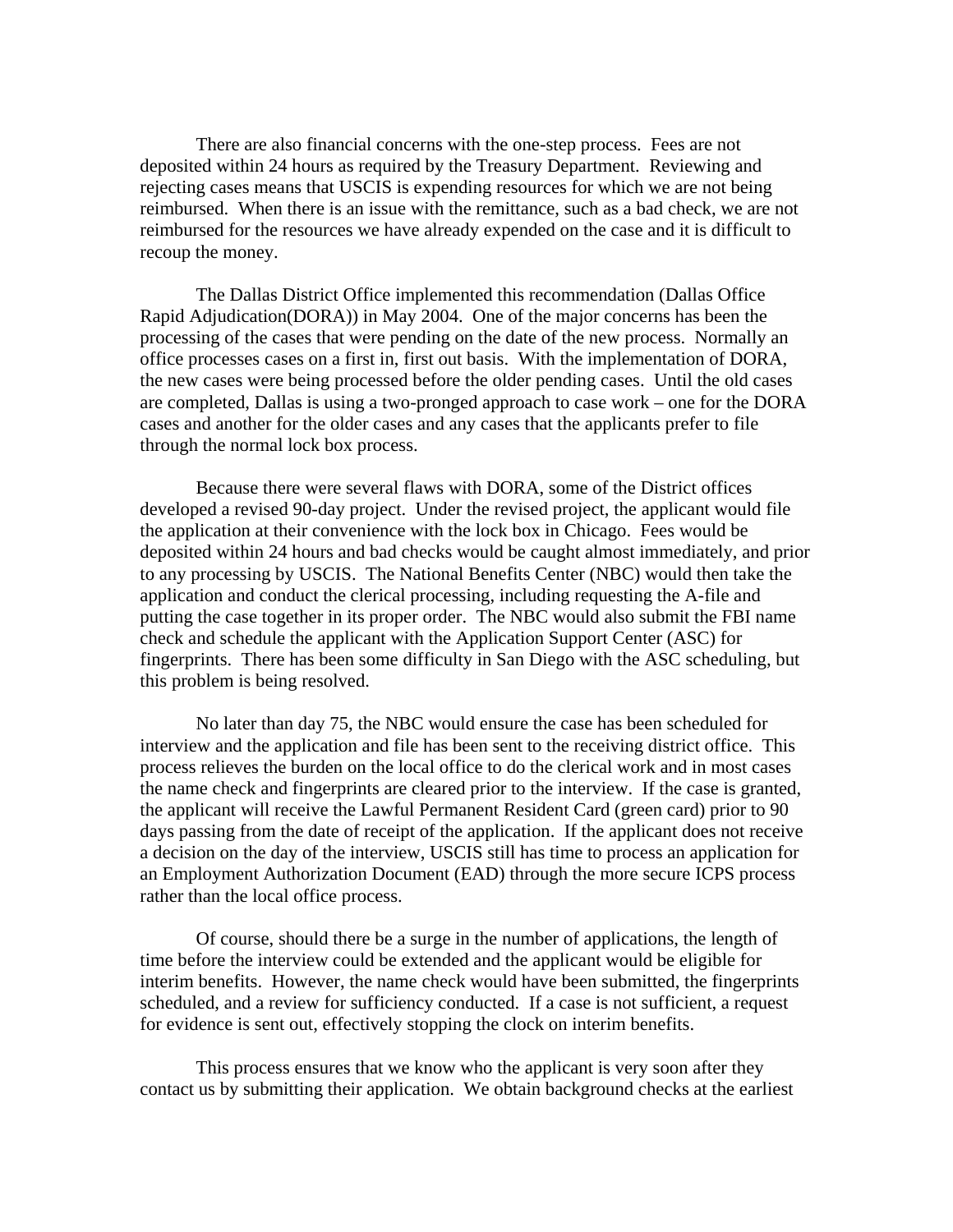time possible. The applicant receives either the green card or an EAD within 90 days of their application. This 90 day initiative is more security focused and customer friendly than DORA and resolves the Ombudsman's concerns and the reasons for his recommendations for DORA as stated below:

**This recommended workflow is intended to increase efficiencies as the need for interim benefits and recurring security checks are mitigated, thereby allowing appropriate redirection of now-available resources towards core backlog reduction efforts. Moreover, customers are spared the hassles of multiple visits to USCIS facilities and reap the satisfaction of immediate results. National security and legal immigration integrity are enhanced since the bona fides of an application are established at the outset, thereby discouraging frivolous filings and preventing ineligible individuals from receiving any immigration benefits. In addition, duplicative effort and labor hours are reduced, as applications are processed in a more streamlined manner.** 

Cases received at the NBC are screened prior to issuance of any interim benefits. If a case is deemed frivolous or can be denied for any reason that does not require an interview, the case is denied and no interim benefits are granted. It is important that these cases are denied rather than rejected so that USCIS has a record of a frivolous or fraudulent application. This will help to ensure that the applicant does not attempt to refile with a different office.

#### **The Ombudsman recently forwarded a recommendation to USCIS to rapidly expand on the innovative Dallas pilot program.**

USCIS has tried the Dallas pilot program as well as a reworked 90-day pilot. We have determined that the reworked pilot better serves USCIS, our customers, and the U.S. public. It improves customer service, national security, and the integrity of the immigration process. However due to the Ombudsman's concerns, we will continue the DORA pilot, expanding it to all adjustment of status applications in Dallas. Additionally, we will expand this pilot to several other offices once we determine which offices those will be. We agree that moving 100% of the Dallas cases to the pilot and adding additional offices to the program is necessary to enable USCIS to obtain and develop accurate information that will lead to a more analytic comparison of the program.

 Under a transformed system under conceptual development at USCIS, some of the DORA and USCIS pilot approaches will merge. Rather than only schedule an appointment to file papers, a customer will be able to file the application online and simultaneously schedule an ASC appointment and the interview. Background checks will be performed instantaneously upon filing and upon fingerprinting. A single filing fee will cover the petition and adjustment application as well as any work and travel documentation deemed by USCIS to be necessary and appropriate. The interview and decision will (where resources are increasingly available) take place within 90 days, so that no interim documents are necessary. Where the customer's failure to provide required information has delayed the adjudication, no interim documents will be